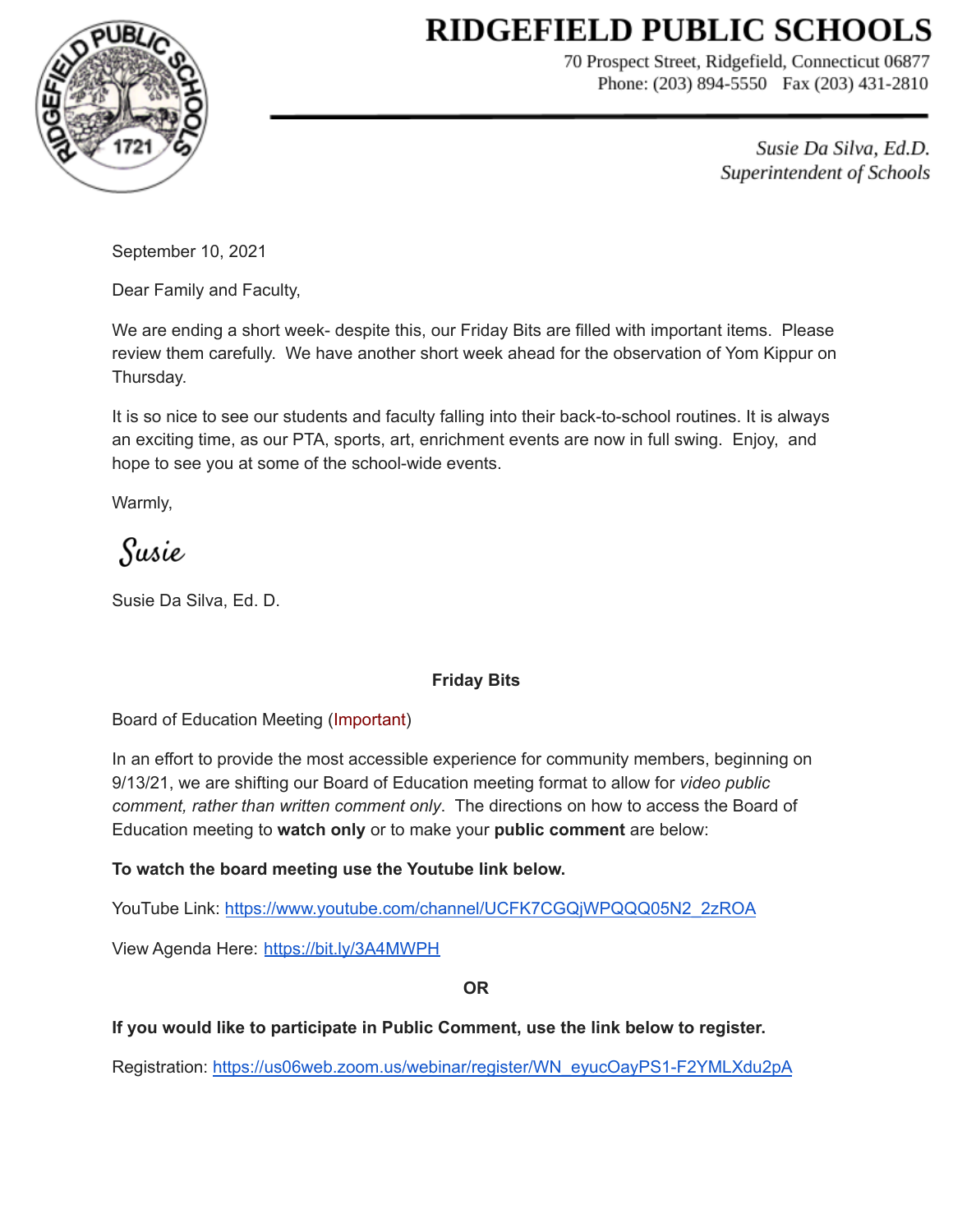Once registered you will receive an email to join the BOE meeting as an audience member. When it is your time to speak you will be promoted to address the board for three minutes.

- Be sure to have a working microphone/WebCam on your computer or device.
- You may register as early as today, however, be sure to access the link from your email on the day of the meeting
- If you are making a Public Comment, do not select both options above. Doing so will add an echo when you speak.

## **Health and Safety**

The CT CSDE and DPH released updated quarantine and isolation guidelines for schools this week via

[Addendum](https://drive.google.com/file/d/1PkHlSWAa2lzEsgIxUn7EsLMf3Cum9VCt/view?usp=sharing) 5. RPS will be following this guidance, please take a moment to read it. Key components that families need to know are:

- Vaccinated and unvaccinated students and staff should stay home from school if you have symptoms; and contact your school nurse. You may return to school with a negative COVID-19 test after symptoms have resolved. Vaccinated and unvaccinated students who come to school with a symptom of COVID-19 will be sent home by the school nurse. Students who are sick should tend to their health and will not access quarantine learning.
- Fully vaccinated students and staff who have been exposed to COVID-19 and have not developed any symptoms may continue to come to school. Unvaccinated students and staff who have been exposed to COVID-19 must quarantine at home. They can get a test on day 5 after exposure, and return to school on day 8 if they remain free of symptoms. Students who are required to quarantine and are symptom free will have access to quarantine learning.

RPS is asking families who travel domestically or internationally to follow CDC travel guidance which can be found [here.](https://www.cdc.gov/coronavirus/2019-ncov/travelers/index.html)

According to data from the town of Ridgefield, 76.3% of 12-17 year olds in Ridgefield are fully vaccinated against COVID-19 and 82.4% have received one dose. Twenty-six 12-17 year olds have initiated the process of vaccination this week alone. The CDC and CT DPH continue to say that vaccination is the #1 mitigation strategy to prevent the spread of COVID-19 in our schools. COVID-19 vaccines are available at many locations in the Town of Ridgefield including Bissell Pharmacy, RVNAhealth, CVS, Rite Aid, Walgreens and Stop and Shop. Currently the Pfizer vaccine is the only vaccine approved for 12-17 year olds. For a complete list of vaccine locations please visit this [website.](https://www.vaccines.gov/)

## Open House/Back to School Nights

As we transition back to our fall events, you will notice that each level may have modified the structure to ensure the health and safety of all of our community members. You'll notice that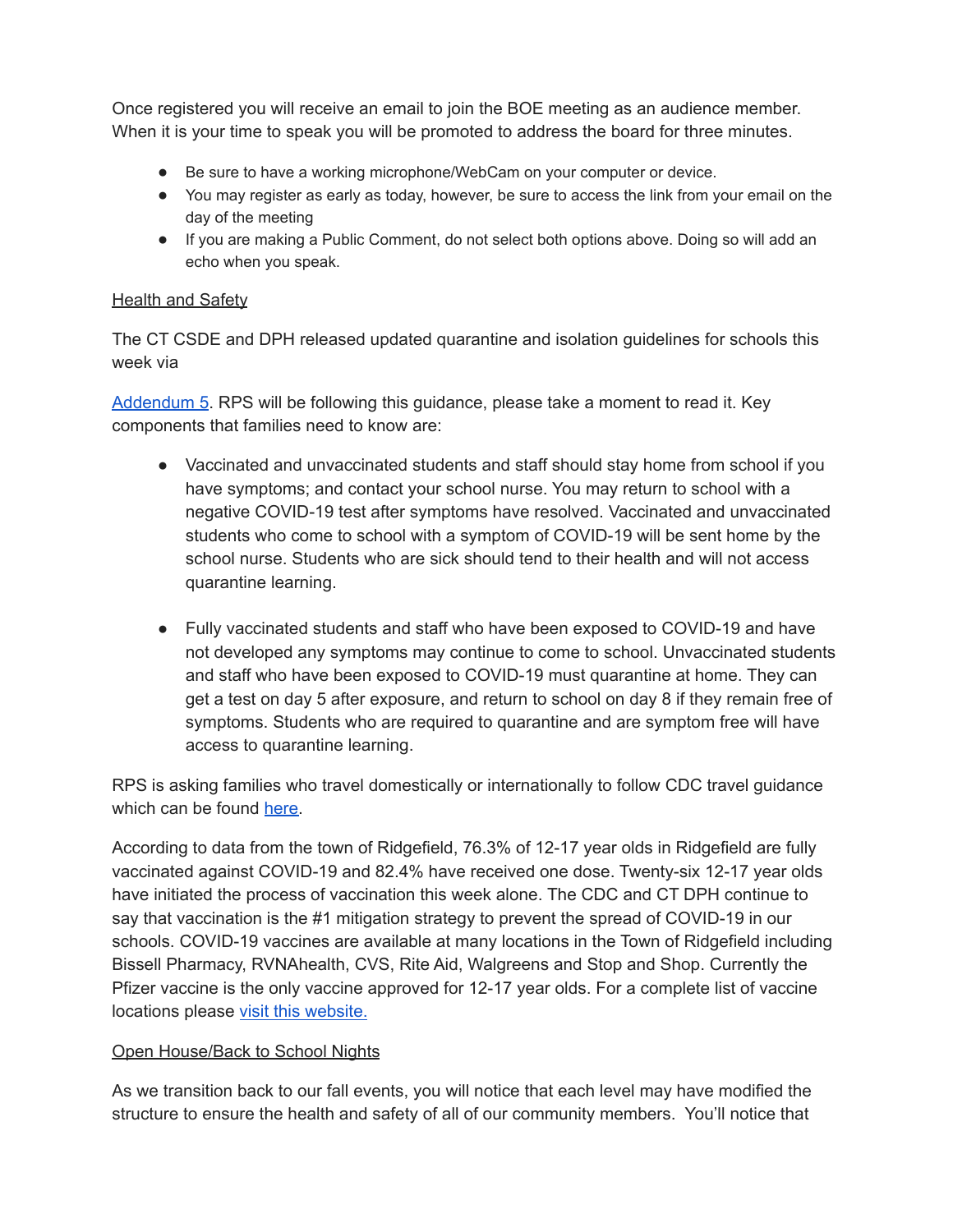depending on the level, structure, and space limitations, events may be full in person or hybrid. We look forward to seeing you there!

## Update on Quarantine Learning

Please see the attached [link](https://drive.google.com/file/d/1m_1IWxqL3WPdu2uGdOf8eRUhTY3Tj1kP/view?usp=sharing) on "Quarantine Learning" for all three levels. Quarantine learning is available to students who are required to quarantine, and are not ill. Students who are experiencing any symptoms should tend to their health. If you have any questions, please do not hesitate to contact your school principal.

### Teaching and Learning Updates

The Curriculum Department is in the process of creating parent workshops to be presented across the year. The workshops will serve the following purposes: to inform parents about processes (e.g. Math placement); to inform parents about RPS curriculum and instruction (e.g.. Reading Instruction, PK-12); and finally to support parents as they partner with their children through the learning process. All the workshops will be virtual and recorded. In addition, they will be designed to allow for questions before and during the workshop.

Parents can expect to receive a *PK-12 Curriculum Department Newsletter* in the fall, winter, and spring. In this newsletter curriculum leaders will share the work that is going on across levels as teachers work together to continue to study best practices from the leaders in our fields and work collaboratively on alignment and memorializing curriculum across levels and departments. As always, this work is done with the goal of providing the best educational experiences for the students in RPS.

## Student Insurance

As part of the Districts Insurance Coverage we offer a School Sponsored voluntary Student Accident Insurance to parents who would like to purchase insurance for their child(ren). Kindly find [attached](https://drive.google.com/file/d/1lL9ZpNDH0owupGRzWtW-Ghbin8eiiXFQ/view?usp=sharing) some information as to what is offered. To sign up, or for more information, please visit their website at: <http://www.bollingerschools.com/site/parents/purchase-coverage.aspx>

#### Food Service

Our Food Service group, Chartwells, is promoting Power Up with education on foods children eat which transform into energy and building blocks for their bodies. Your children will be offered various recipes that focus on eating healthy vegetables, fruits and whole grains. Benefits from eating these are reflected in the attachment [here.](https://drive.google.com/file/d/1aMVlau2P_x60O0LrlRHFhjKshqTZ-SlO/view?usp=sharing)

This coming week at Ridgefield High School, the ever popular Pasta Station will be offered with various meat choices including meatballs, and chicken. Each pasta meal will include a serving of whole grain garlic bread and a freshly made Caesar salad. Unlock your potential through food and Power Up!

#### Reminder: Weather Events

Our procedures can be found [here](https://drive.google.com/file/d/1x8IVk3j0UIBWybjWEhLnl31Hy97zUvts/view?usp=sharing).